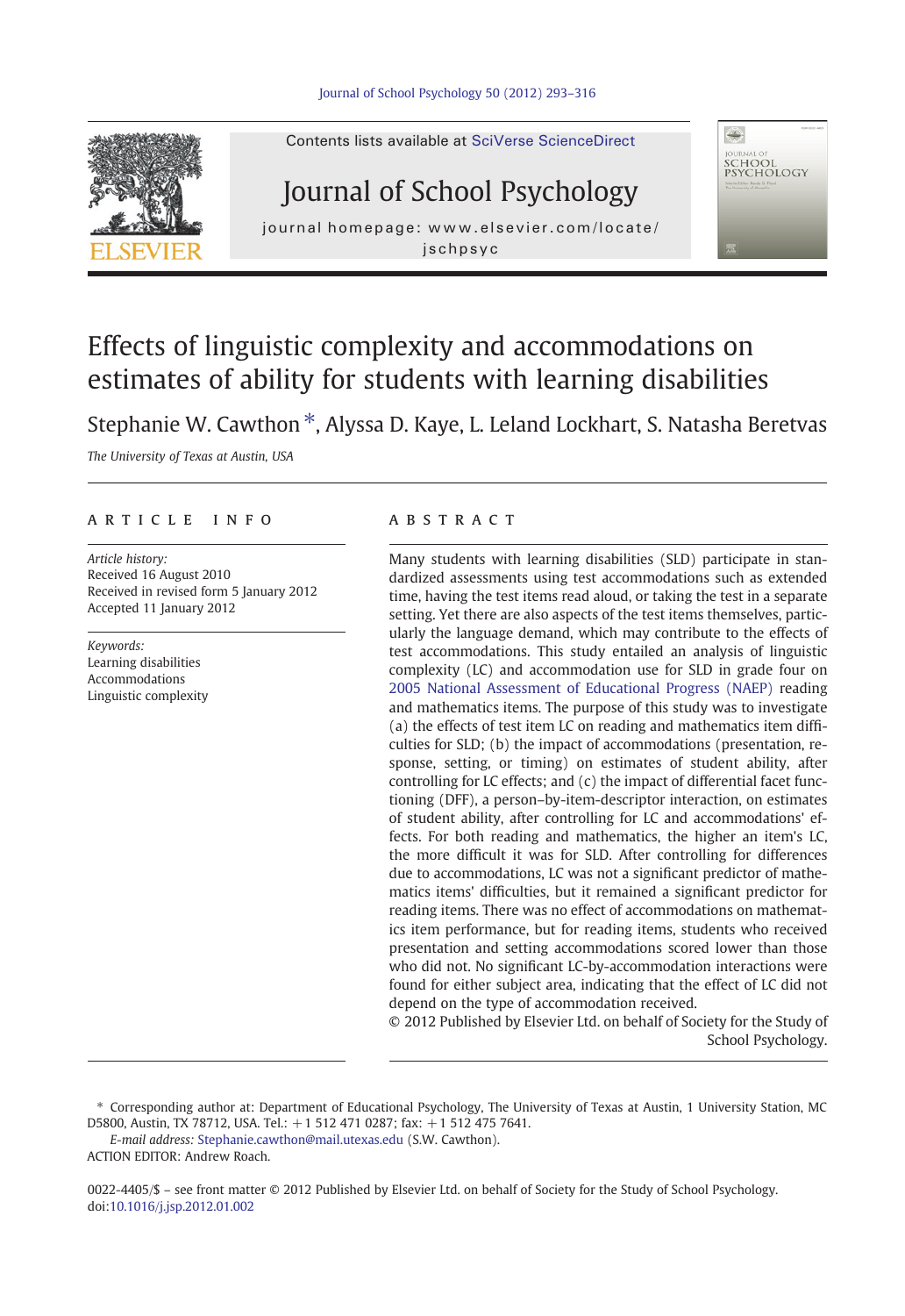### 1. Introduction

Students with a learning disability (SLD) comprise the largest group of students with disabilities in the United States (IDEA Child Count, [U.S. Department of Education, 2008](#page--1-0)). In fact, SLD now make up over half of students receiving special education in K-12 settings [\(Fletcher, Lyon, Fuchs, & Barnes, 2007](#page--1-0)). One goal of current accountability reform is to ensure that schools, districts, and states work together to close the achievement gaps between all students, including students with learning disabilities and their nondisabled peers (e.g., [No Child Left Behind Act of 2001, 2002\)](#page--1-0). Students with learning disabilities face unique challenges in demonstrating their knowledge and skill on standardized assessments. Experts in the field have long cautioned that the text-based format of standardized assessments, often via paper and pencil, may result in inaccurate representations of what students know [\(McDonnell, McLaughlin, &](#page--1-0) [Morison, 1997](#page--1-0)). For example, a student who has a reading disability may struggle to answer questions on a mathematics problem-solving task. The interpretation of the resultant test item score may be invalid because it confounds whether the performance represents the student's reading skill or mathematics problem solving ability ([American Educational Research Association, American Psychological](#page--1-0) [Association, & National Council on Measurement in Education \[NCME\], 1999](#page--1-0)).<sup>1</sup> Furthermore, overall scores on standardized assessments may measure different skills for students with disabilities than for their peers without a disability [\(Abedi & Lord, 2001](#page--1-0)).

Previous research in the field has investigated the impact of factors such as student disability status, student English Language Proficiency, content area, LC of test items, and accommodation use. With a unique focus on SLD, the purpose of this project was to evaluate the effects of accommodations and test item LC on item scores on the 4th grade National Assessment of Educational Progress (NAEP). This work builds upon research that has investigated factors that influence NAEP item scores for children with disabilities as a whole and English Language Learner (ELL students) students more specifically (e.g., [Abedi, Leon, & Kao, 2008a, 2008b; Middleton & Laitusis, 2007; Stone, 2009\)](#page--1-0). This previous research found that high levels of LC, or language demand, can serve as a barrier for students with disabilities and ELL students on standardized assessments, including the NAEP. Yet this work has not yet been done for SLD, students who may face similar challenges in participating in standardized assessments. The purpose of this article was thus twofold: first, to investigate the potential effect of on item functioning for SLD and, second, to understand potential interactions of accommodation use and on item difficulty for this student population.

A student with a learning disability is characterized as one who achieves substantially below expectations on reading, mathematics, or written expression. These expectations can be based on a range of factors, including the student's age, exposure to quality instruction, and level of intelligence. According to the Individuals with Disabilities Education Act [\(IDEA, 1997, 2004\)](#page--1-0) a learning disability is a disorder of one or more of the psychological processes involved in *understanding or using language* that manifests itself in a deficient ability to listen, speak, read, write, spell, or do mathematical calculations. This disorder includes conditions such as perceptual disabilities, brain injury or minimal brain dysfunction, dyslexia, and developmental aphasia ([IDEA, 1997, 2004\)](#page--1-0). Within the context of school, particularly reading and mathematics tasks, the eight areas of struggle that can lead to a diagnosis are reading comprehension, reading fluency, basic reading skills, written expression, mathematics calculation, mathematics problem solving, listening comprehension, and oral expression [\(IDEA, 1997, 2004\)](#page--1-0).

 $1$  Central to the discussion of fair and appropriate accommodation use is the issue of test score validity. A valid interpretation of an accommodated score is one where the accommodation allowed students to access an assessment without changing the construct being assessed. Validity here refers to the interpretation of the score because it is in how the score is used, what it is assumed to represent in terms of student proficiency, where the validity construct comes into play. However, the term validity has been used in multiple ways in the research literature, muddying the discussion of this construct. In this paper, an accommodated score will be described as to its accuracy, whereas an accommodation will be described with degrees of effect and fairness to keep the distinction from validity clear. A fair accommodation must thus in some way "speak to the nature of the disability," addressing the barriers created by the interaction between the student's disability and the test item format [\(Fuchs, Fuchs, & Capizzi, 2005, p. 5](#page--1-0)). A valid inter-pretation of the accommodated score must therefore account for both the characteristics of the test and the test taker ([Abedi et al.,](#page--1-0) [2008a, 2008b; Middleton & Laitusis, 2007; Stone, 2009\)](#page--1-0).